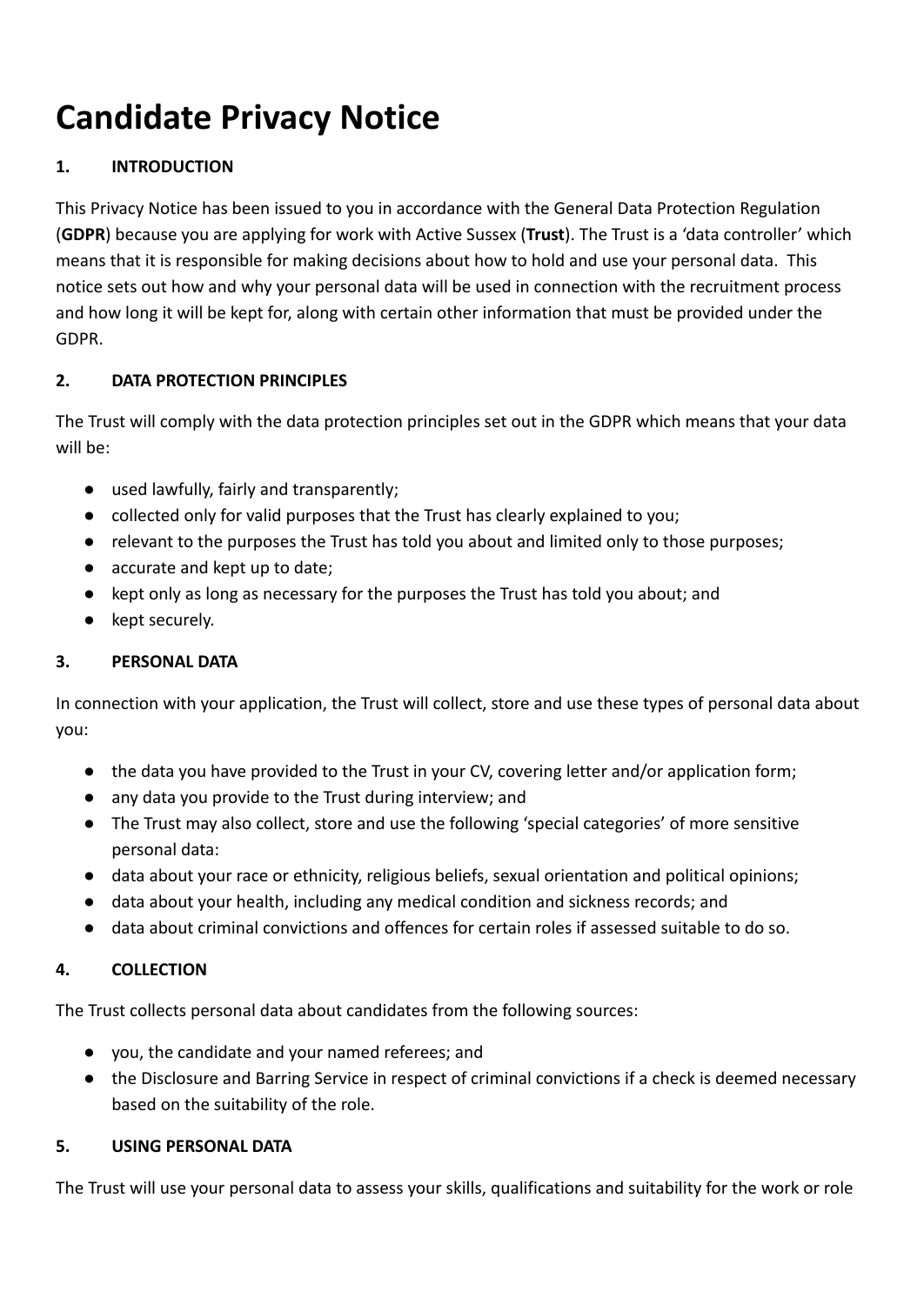applied for, to carry out background/reference checks, to communicate with you and keep records about the recruitment process and to comply with legal/regulatory requirements. The Trust may also need to process your personal information to decide whether to enter into a contract with you.

Further, it is in the Trust's legitimate interests to decide whether to appoint you to the work or role applied for since it would be beneficial to the Trust's business to appoint someone.

Having received your application form or CV and covering letter, the Trust will process that information to decide whether you should be shortlisted for the work or role applied for. If you are, the Trust will decide whether you should be invited to an interview. If it decides to invite you to an interview, it will use the information provided at the interview to decide whether to offer you the work or role applied for. If it does, it will then take up references and if deemed necessary carry out a criminal record check before confirming your appointment.

You will not be subject to decisions that will have a significant impact on you based solely on automated decision-making.

# **6. FAILING TO PROVIDE PERSONAL DATA**

If you fail to provide information which is necessary for the Trust to consider your application when requested, it will not be able to process your application. For example, if the Trust requires references but you do not provide relevant details, the Trust cannot progress your application.

# **7. SENSITIVE PERSONAL DATA**

The Trust will use your sensitive personal data in the following ways:

The Trust will use data about your disability status to consider whether it needs to provide appropriate adjustments during the recruitment process.

The Trust will use information about your race or national or ethnic origin, religious, philosophical or moral beliefs, or your sexual life or orientation, to ensure meaningful equal opportunity monitoring and reporting (if such information is obtained as part of the recruitment process).

# **8. CRIMINAL CONVICTIONS**

The Trust envisages holding information about criminal convictions, but will only collect such information if it is appropriate given the nature of your role and where it is legally able to do so. When assessing the suitability for certain roles The Trust will undertake safeguarding risk assessments and/or require disclosure of data in connection with any criminal convictions.

The Trust has in place appropriate safeguards which it is required by law to maintain when processing such data.

# **9. DATA SHARING**

# **Why might you share my personal information with third parties?**

The Trust will only share your personal information with the following third parties for the purpose of processing your application: Rix & Kay Solicitors, Plummer Parsons Accountants, Disclosure and Barring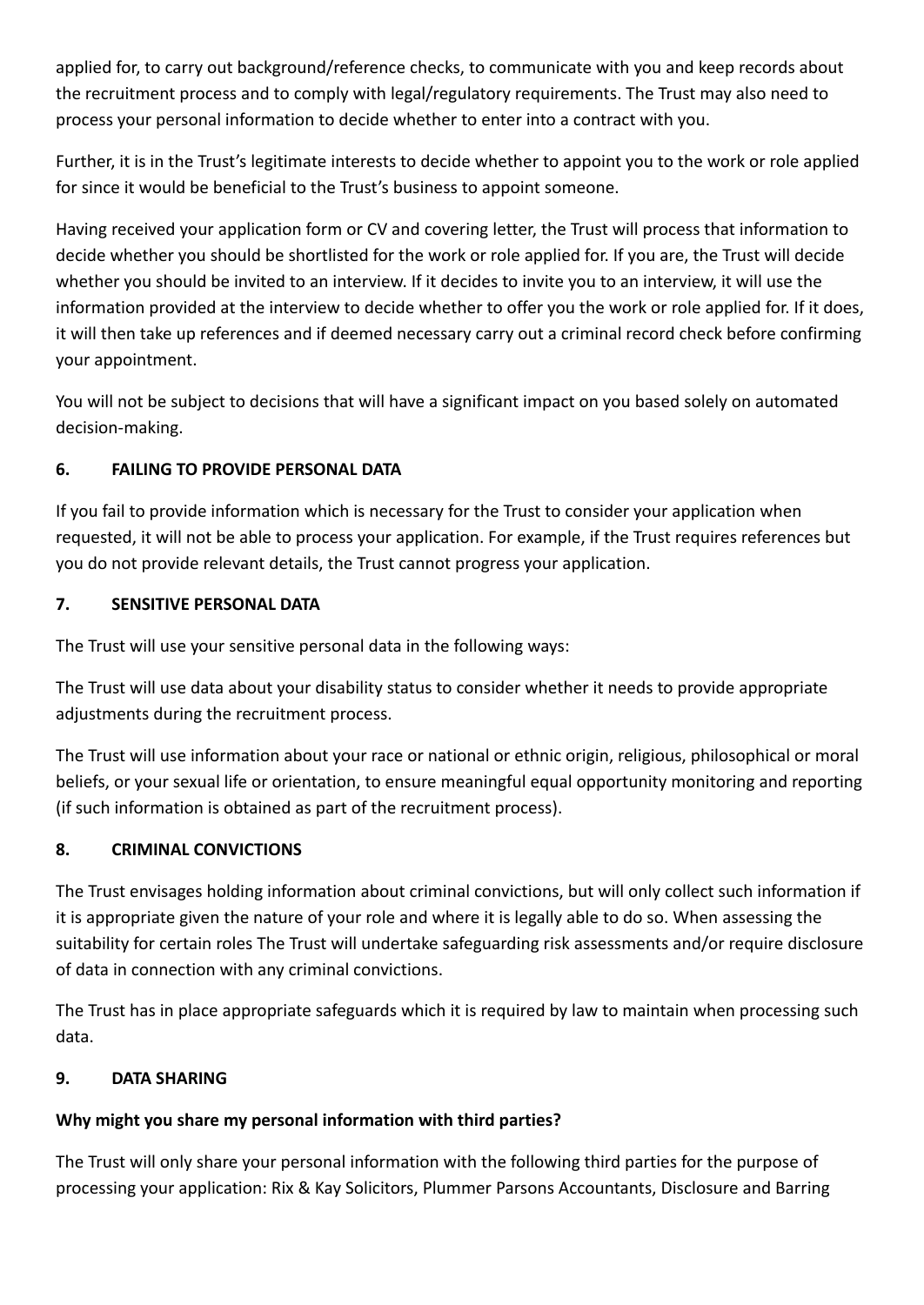Service. All the Trust's third-party service providers and other entities in its group must take appropriate measures to protect your personal data and only process it in accordance with the Trust's instructions. The Trust does not allow service providers to use your personal data for their own purposes.

# **What about data security?**

The Trust has implemented measures to prevent personal data from being accidentally lost or used in an unauthorised way. The Trust limits access to personal data to employees/third parties who have a need-to-know and who are subject to a duty of confidentiality. They will only process personal data on the Trust's instructions and they are subject to a duty of confidentiality.

The Trust has put in place procedures to deal with any suspected data security breach and will notify you and any applicable regulator of a suspected breach where it is legally required to do so.

# **How long will you use my information for?**

The Trust will retain your personal data for a period of six months after it has communicated to you its decision about whether to appoint you to the work or role applied for. The Trust retains your personal information for that period so that it can show, in the event of a legal claim, that it has not discriminated against you. After this period, the Trust will securely destroy your personal data in accordance with applicable laws and regulations.

If the Trust wants to retain your personal information on the basis that a further opportunity may arise in the future, it will write to you separately, seeking your explicit consent to retain your personal data for a fixed period on that basis.

# **10. YOUR RIGHTS**

Under certain circumstances, by law you have the right to:

- **request access** to your personal data (a data subject access request). This enables you to receive a copy of the personal data the Trust holds about you and to check that the Trust is processing it lawfully;
- **request correction** of the personal data the Trust holds about you;
- **request erasure** of your personal data. This enables you to ask the Trust to delete/remove personal data where there is no good reason for the Trust continuing to process it. You can also ask the Trust to delete/remove your personal data if you have objected to processing, as set out below;'[
- **object to processing** of your personal data where the Trust is relying on its or another's legitimate interest and there is something about your particular situation which makes you want to object to processing on this ground. You can also object if the Trust processes your personal data for direct marketing;
- **request the restriction of processing** of your personal data. This enables you to ask the Trust to suspend its processing if, for example, you want the Trust to establish the accuracy of the data; and
- **request the transfer** of your personal data to another party.

If you want to review, verify, correct or request erasure of your personal data, object to processing or request that the Trust transfer a copy of your personal data to another party, please contact the Data Protection Manager (**DPM**) in writing. That post is held by Henry McLaughlin who can be contacted on